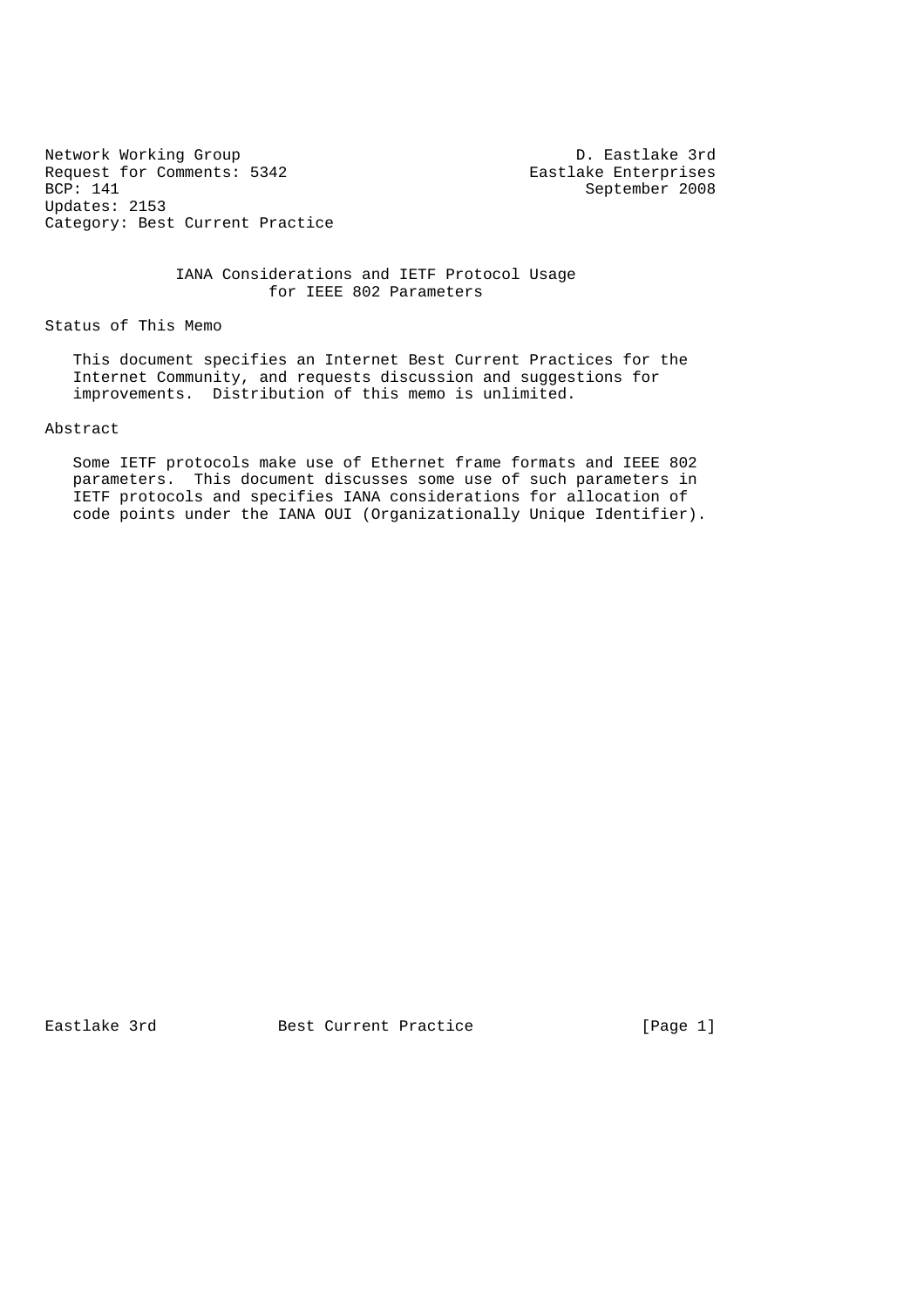# Table of Contents

|                | 1.1. Notations Used in This Document 3                        |
|----------------|---------------------------------------------------------------|
|                | 1.2. The IEEE Registration Authority 3                        |
|                |                                                               |
|                |                                                               |
|                |                                                               |
|                | 2.1. 48-Bit MAC Identifiers and OUIs 4                        |
|                | 2.1.1. EUI-48 Allocations under the IANA OUI 5                |
|                | 2.1.2. EUI-48 IANA Allocation Considerations 5                |
|                |                                                               |
|                | 2.2.1. IPv6 Use of Modified EUI-64 Identifiers                |
|                | 2.2.2. EUI-64 IANA Allocation Considerations 8                |
|                |                                                               |
|                |                                                               |
|                |                                                               |
|                | $2.3.2.1.$ Changes to RFC 2153 10                             |
|                |                                                               |
|                | 3.1. Ethernet Protocol Allocation under the IANA OUI 12       |
|                |                                                               |
| 5 <sub>1</sub> |                                                               |
|                | 5.1. Expert Review and IESG Ratification 14                   |
|                | 5.2. Informational IANA Web Page Material 15                  |
|                |                                                               |
|                |                                                               |
|                |                                                               |
|                |                                                               |
|                |                                                               |
|                | A.1. EUI-48/EUI-64 Identifier or Identifier Block Template 18 |
|                | A.2. 5-Octet Ethernet Protocol Identifier Template 18         |
|                | A.3. Other IANA OUI-Based Parameter Template 19               |
|                |                                                               |
|                | B.1. Some Ethertypes Specified by The IETF 19                 |
|                |                                                               |
|                |                                                               |

Eastlake 3rd Best Current Practice [Page 2]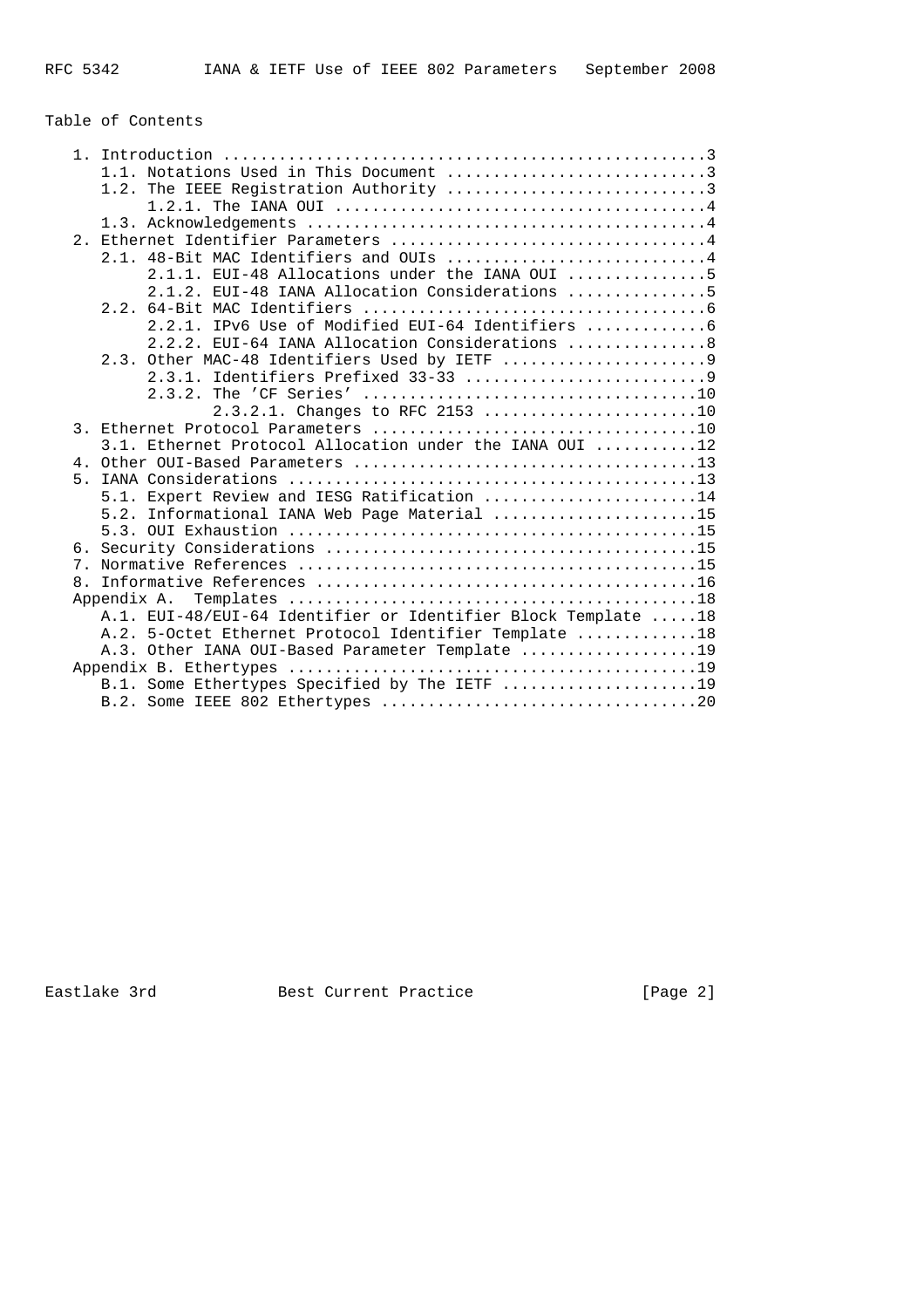1. Introduction

 Some IETF protocols use Ethernet or other [IEEE] 802 related communication frame formats and parameters [IEEE802]. These include MAC (Media Access Control) identifiers and protocol identifiers.

 This document specifies IANA considerations for the allocation of code points under the IANA OUI. It also discusses some other IETF use of IEEE 802 code points.

 [RFC5226] is incorporated herein except where there are contrary provisions in this document.

1.1. Notations Used in This Document

 This document uses hexadecimal notation. Each octet (that is, 8-bit byte) is represented by two hexadecimal digits giving the value of the octet as an unsigned integer. Successive octets are separated by a hyphen. This document consistently uses IETF bit ordering although the physical order of bit transmission within an octet on an IEEE [802.3] link is from the lowest order bit to the highest order bit (i.e., the reverse of the IETF's ordering).

In this document:

- "IAB" stands for Individual Address Block, not for Internet Architecture Board;
- "MAC" stands for Media Access Control, not for Message Authentication Code; and
- "OUI" stands for Organizationally Unique Identifier.
- "\*\*" indicates exponentiation. For example, 2\*\*24 is two to the twenty-fourth power.
- 1.2. The IEEE Registration Authority

 Originally the responsibility of Xerox Corporation, the registration authority for Ethernet parameters is now the IEEE Registration Authority, available on the web at:

http://standards.ieee.org/regauth/

 Anyone may apply to that Authority for parameters. They may impose fees or other requirements but commonly waive fees for applications from standards development organizations.

Eastlake 3rd **Best Current Practice** [Page 3]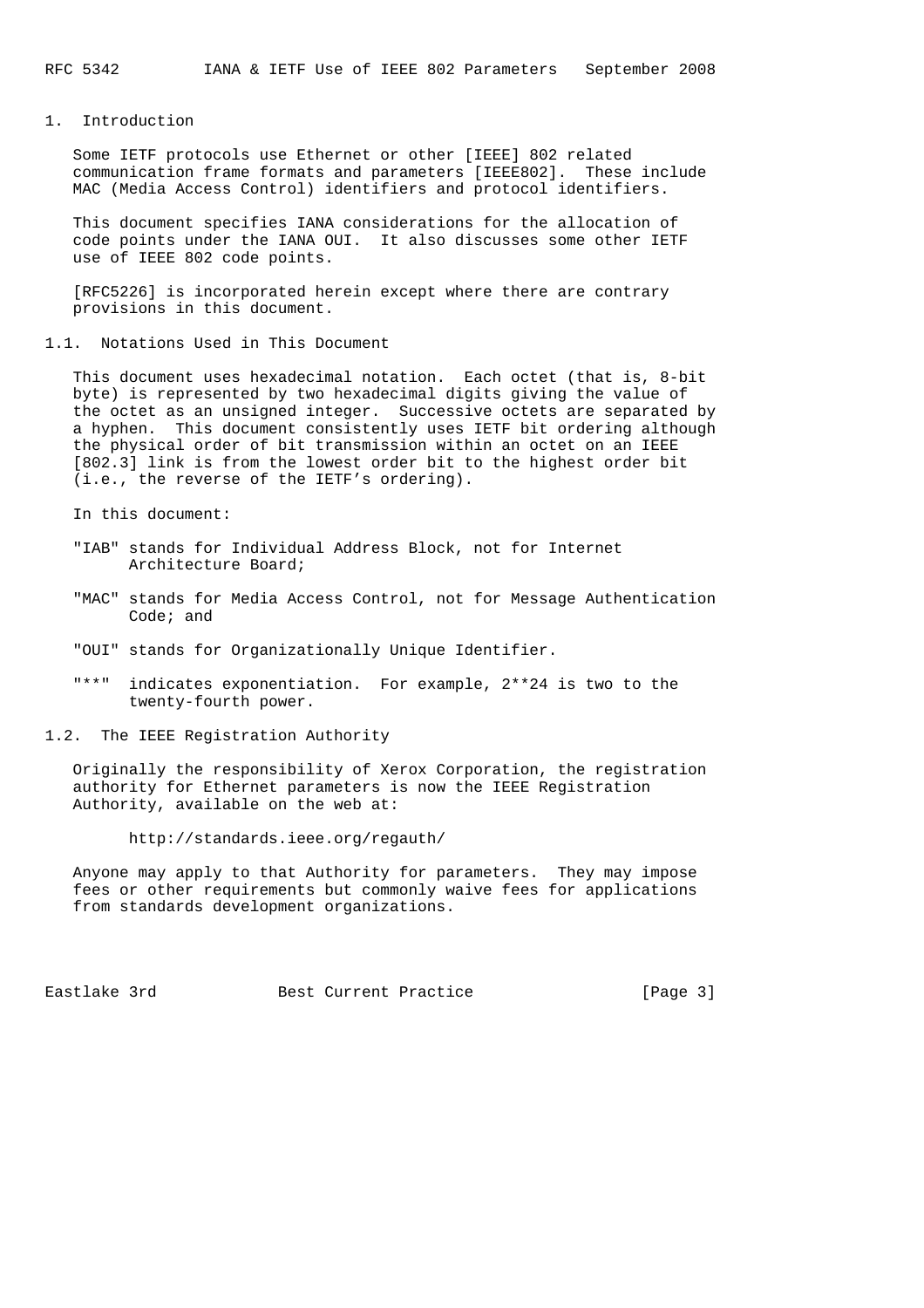A list of some allocated OUIs and IABs and their holders is downloadable from the IEEE Registration Authority site.

1.2.1. The IANA OUI

The OUI 00-00-5E has been allocated to IANA.

1.3. Acknowledgements

 The contributions and support of the following people, listed in alphabetic order, is gratefully acknowledged:

 Bernard Aboba, Scott O. Bradner, Ian Calder, Michelle Cotton, Lars Eggert, Eric Gray, Alfred Hoenes, Russ Housley, Charlie Kaufman, Erik Nordmark, Dan Romascanu, Mark Townsley, and Geoff Thompson.

2. Ethernet Identifier Parameters

 Section 2.1 discusses EUI-48 (Extended Unique Identifier 48) MAC identifiers, their relationship to OUIs and IABs, and allocations under the IANA OUI. Section 2.2 extends this to EUI-64 identifiers. Section 2.3 discusses other IETF MAC identifier use not under the TANA OIIT

# 2.1. 48-Bit MAC Identifiers and OUIs

 48-bit MAC "addresses" are the most commonly used Ethernet interface identifiers. Those that are globally unique are also called EUI-48 identifiers. An EUI-48 is structured into an initial 3-octet OUI (Organizationally Unique Identifier) and an additional 3 octets assigned by the OUI holder. For organizations not requiring 3 octets' worth of identifiers, the IEEE allocates IABs (Individual Address Blocks) instead, where the first 4 1/2 octets (36 bits) are assigned, giving the holder of the IAB 1 1/2 octets (12 bits) they can control.

 The IEEE describes its assignment procedures and policies for IEEE 802 related identifiers in [802\_O&A].

 Two bits within the initial 3 octets of an EUI-48 have special significance: the Group bit (01-00-00) and the Local bit (02-00-00). OUIs and IABs are allocated with the Local bit zero and the Group bit unspecified. Multicast identifiers may be constructed by turning on the Group bit, and unicast identifiers constructed by leaving the Group bit zero.

Eastlake 3rd **Best Current Practice** [Page 4]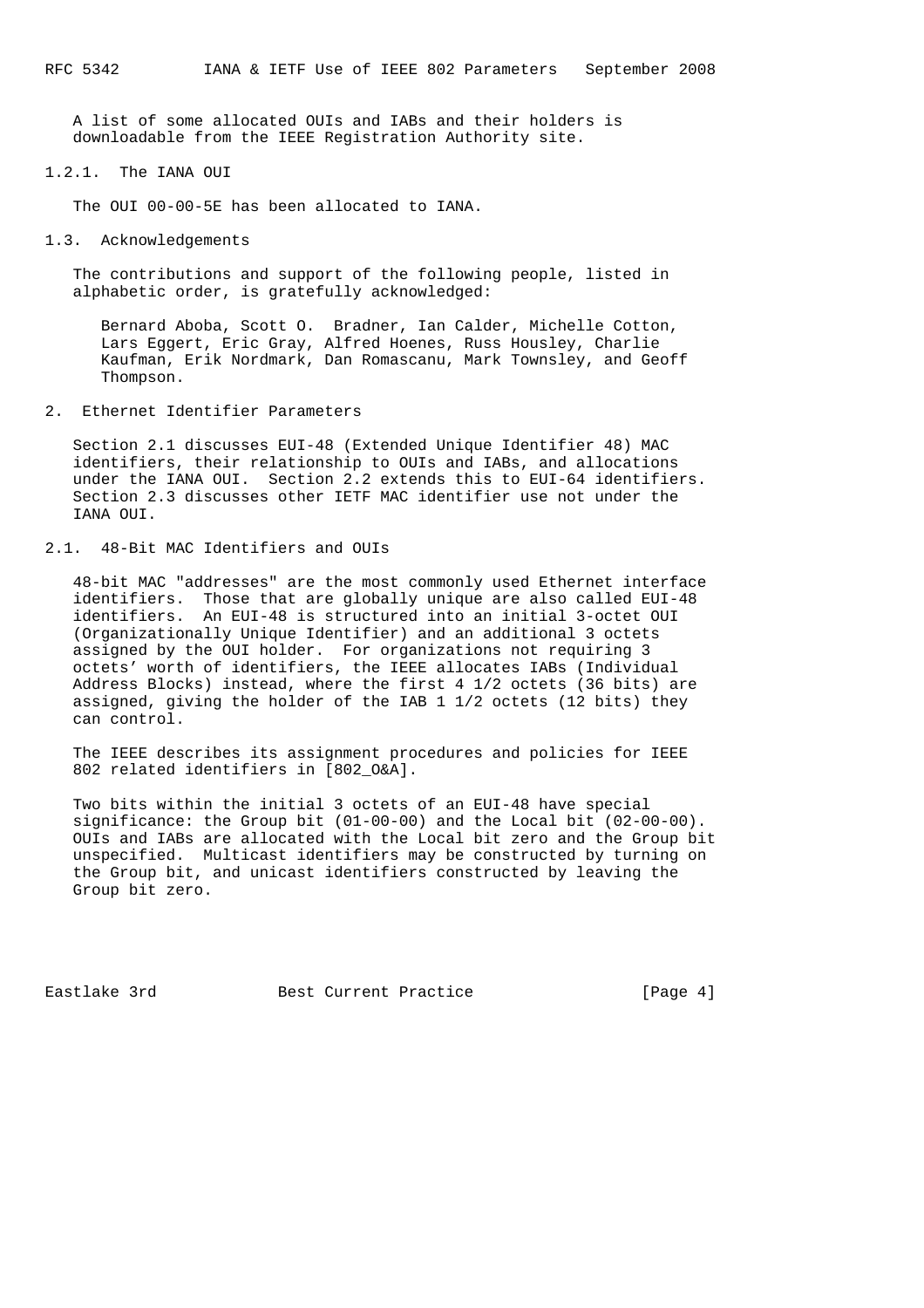For globally unique EUI-48 identifiers allocated by an OUI or IAB owner, the Local bit is zero. If the Local bit is a one, the identifier is considered by IEEE 802 to be a local identifier under the control of the local network administrator. If the Local bit is on, the holder of an OUI (or IAB) has no special authority over 48-bit MAC identifiers whose first 3 (or 4 1/2) octets correspond to their OUI (or IAB).

2.1.1. EUI-48 Allocations under the IANA OUI

 The OUI 00-00-5E has been assigned to IANA as stated in Section 1.2.1 above. This includes 2\*\*24 EUI-48 multicast identifiers from 01-00-5E-00-00-00 to 01-00-5E-FF-FF-FF and 2\*\*24 EUI-48 unicast identifiers from 00-00-5E-00-00-00 to 00-00-5E-FF-FF-FF.

 Of these EUI-48 identifiers, the following allocations have been made thus far:

- o The 2\*\*23 multicast identifiers from 01-00-5E-00-00-00 through 01-00-5E-7F-FF-FF have been allocated for IPv4 multicast [RFC1112].
- o The 2\*\*20 multicast identifiers from 01-00-5E-80-00-00 through 01-00-5E-8F-FF-FF have been allocated for MPLS multicast [RFC5332].
- o The 2\*\*8 unicast identifiers from 00-00-5E-00-00-00 through 00-00-5E-00-00-FF are reserved and require IESG Ratification for allocation (see Section 5.1).
- o The 2\*\*8 unicast identifiers from 00-00-5E-00-01-00 through 00-00-5E-00-01-FF have been allocated for the Virtual Router Redundancy Protocol (VRRP) [RFC3768].

2.1.2. EUI-48 IANA Allocation Considerations

 EUI-48 allocations under the current or a future IANA OUI (see Section 5.2) must meet the following requirements:

- o must be for standards purposes (either for an IETF Standard or other standard related to IETF work),
- o must be for a block of a power-of-two identifiers starting at a boundary that is an equal or greater power of two, including the allocation of one (2\*\*0) identifier,
- o must not be used to evade the requirement for vendors to obtain their own block of identifiers from the IEEE, and

Eastlake 3rd **Best Current Practice** [Page 5]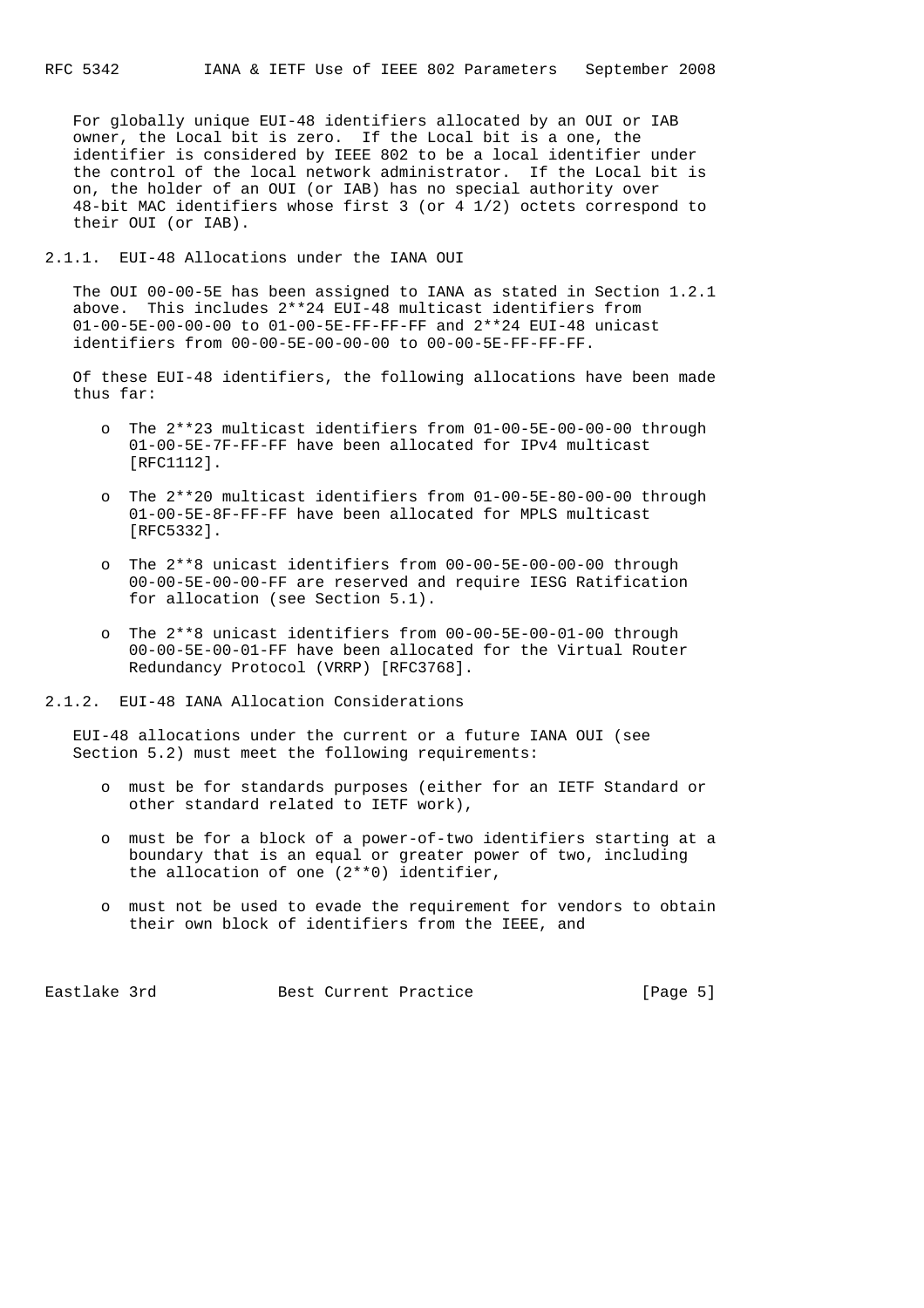o must be documented in an Internet-Draft or RFC.

 In addition, approval must be obtained as follows (see the procedure in Section 5.1):

 Small to medium allocations of a block of 1, 2, 4, ..., 32768, 65536 (2\*\*0, 2\*\*1, 2\*\*2, ..., 2\*\*15, 2\*\*16) EUI-48 identifiers require Expert Review.

 Large allocations of 131072 (2\*\*17) or more EUI-48 identifiers require IESG Ratification (see Section 5.1).

 To simplify record keeping, all future allocations of 256 (2\*\*8) or fewer identifiers shall have the Group bit unspecified, that is, shall be allocations of parallel equal-size blocks of multicast and unicast identifiers, even if one of these two types is not needed for the proposed use. The only exception is that requests for unicast only identifier blocks of any size may be allocated out of the remaining identifiers in the large unicast range from 00-00-5E-00-02-00 to 00-00-5E-8F-FF-FF.

2.2. 64-Bit MAC Identifiers

 IEEE also defines a system of 64-bit MAC identifiers including EUI-64s. Uptake of these "MAC-64" identifiers has been limited. They are currently used in constructing some IPv6 Interface Identifiers as described below and by the following IEEE standards:

o IEEE 1394 (also known as FireWire and i.Link),

o IEEE 802.15.4 (also known as ZigBee).

 Adding a 5-octet (40-bit) extension to a 3-octet (24-bit) OUI forms an EUI-64 identifier under that OUI. As with EUI-48 identifiers, the OUI has the same Group/unicast and Local/Global bits.

 The discussion below is almost entirely in terms of the "Modified" form of EUI-64 identifiers; however, anyone allocated such an identifier also has the unmodified form and may use it as a MAC identifier on any link that uses such 64-bit identifiers for interfaces.

2.2.1. IPv6 Use of Modified EUI-64 Identifiers

 MAC-64 identifiers are used to form the lower 64 bits of some IPv6 addresses (Section 2.5.1 and Appendix A of [RFC4291] and Appendix A of [RFC5214]). When so used, the MAC-64 is modified by inverting the Local/Global bit to form an IETF "Modified EUI-64 identifier". Below

Eastlake 3rd **Best Current Practice** [Page 6]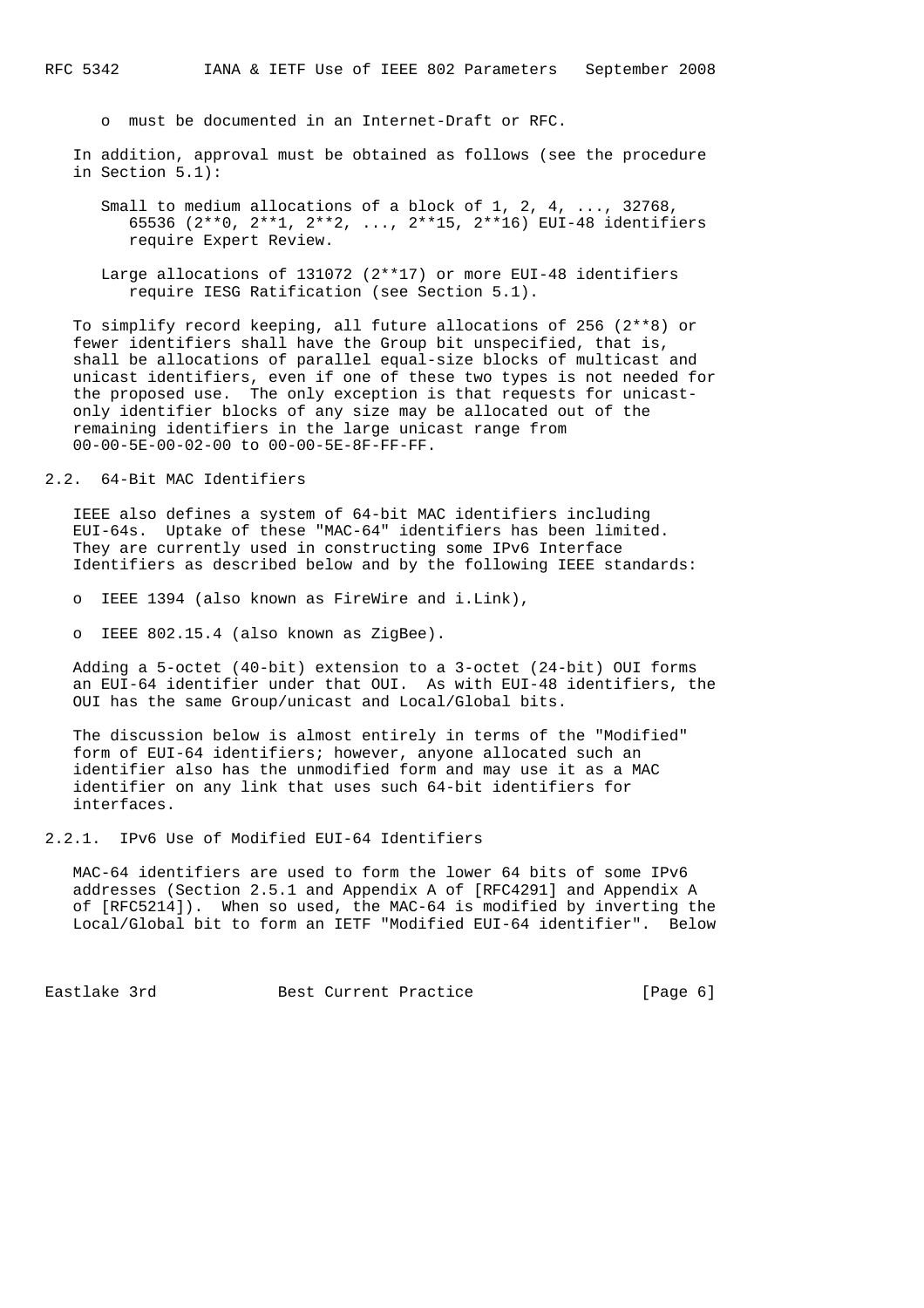or

 is an illustration of a Modified EUI-64 identifier under the IANA OUI, where aa-bb-cc-dd-ee is the extension.

#### 02-00-5E-aa-bb-cc-dd-ee

 The first octet is shown as 02 rather than 00 because, in Modified EUI-64 identifiers, the sense of the Local/Global bit is inverted compared with EUI-48 identifiers. It is the globally unique values (universal scope) that have the 02 bit on in the first octet, while those with this bit off are locally assigned and out of scope for global allocation.

 The Local/Global bit was inverted to make it easier for network operators to type in local-scope identifiers. Thus, such Modified EUI-64 identifiers as 1, 2, etc. (ignoring leading zeros), are local. Without the modification, they would have to be 02-00-00-00-00-00-00-01, 02-00-00-00-00-00-00-02, etc., to be local.

 As with MAC-48 identifiers, the 01 bit on in the first octet indicates a group identifier.

When the first two octets of the extension of a Modified EUI-64 identifier are FF-FE, the remainder of the extension is a 24-bit value as assigned by the OUI owner for an EUI-48. For example:

02-00-5E-FF-FE-yy-yy-yy

03-00-5E-FF-FE-yy-yy-yy

 where yy-yy-yy is the portion (of an EUI-48 global unicast or multicast identifier) that is assigned by the OUI owner (IANA in this case). Thus, any holder of one or more EUI-48 identifiers under the IANA OUI also has an equal number of Modified EUI-64 identifiers that can be formed by inserting FF-FE in the middle of their EUI-48 identifiers and inverting the Local/Global bit.

 (Note: [EUI-64] defines FF-FF as the bits to be inserted to create an IEEE EUI-64 identifier from a MAC-48 identifier. That document says the FF-FE value is used when starting with an EUI-48 identifier. The IETF uses only FF-FE to create Modified EUI-64 identifiers from 48-bit Ethernet station identifiers regardless of whether they are EUI-48 or MAC-48 local identifiers. EUI-48 and local MAC-48 identifiers are syntactically equivalent, and this doesn't cause any problems in practice.)

Eastlake 3rd **Best Current Practice** [Page 7]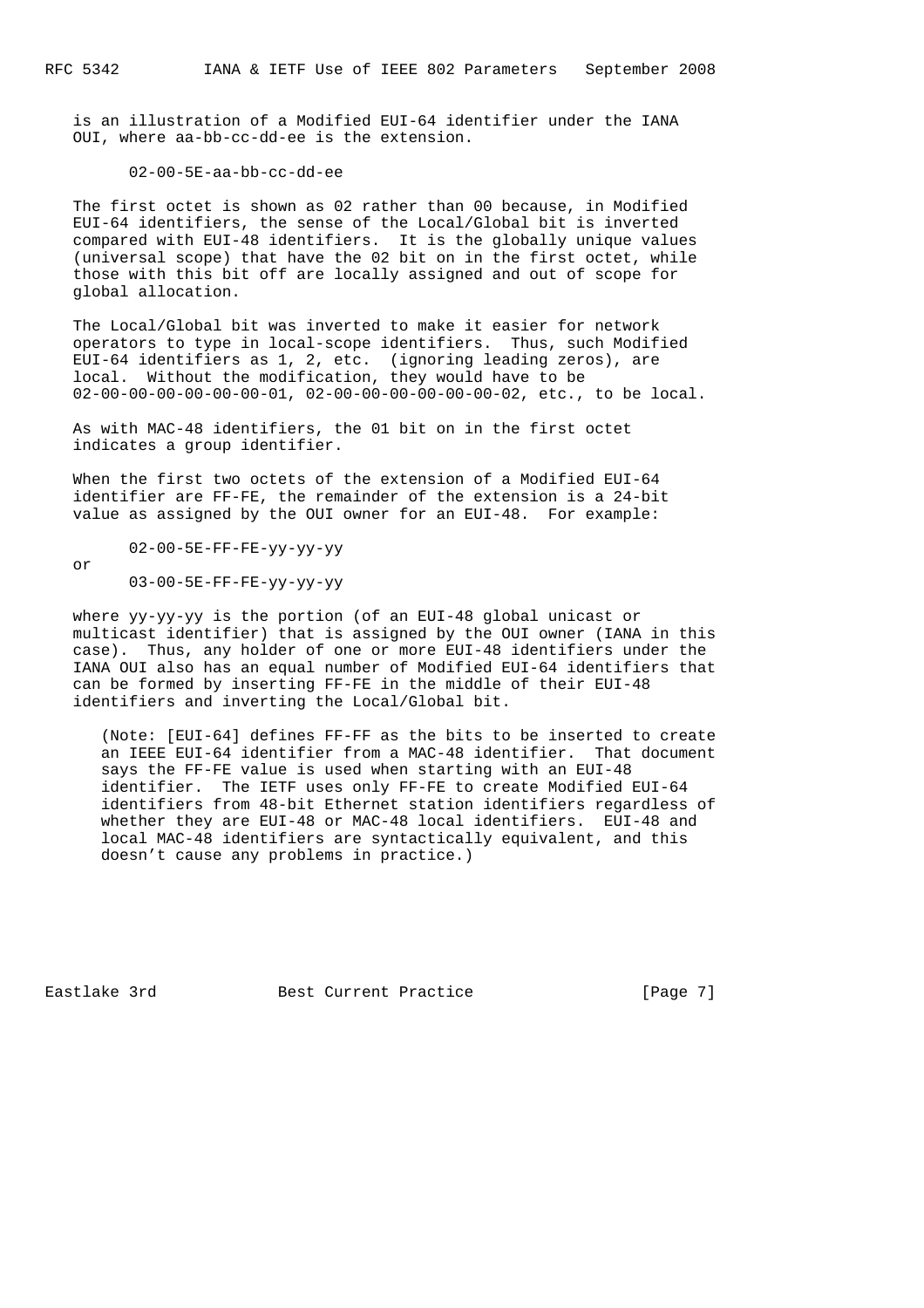In addition, certain Modified EUI-64 identifiers under the IANA OUI are reserved for holders of IPv4 addresses as follows:

02-00-5E-FE-xx-xx-xx-xx

where  $xx-xx-xx-xx$  is a 32-bit IPv4 address. For Modified EUI-64 identifiers based on an IPv4 address, the Local/Global bit should be set to correspond to whether the IPv4 address is local or global. (Keep in mind that the sense of the Modified EUI-64 identifier Local/Global bit is reversed from that in (unmodified) MAC-64 identifiers.)

#### 2.2.2. EUI-64 IANA Allocation Considerations

 The following table shows which Modified EUI-64 identifiers under the IANA OUI are reserved, used, or available as indicated.

02-00-5E-00-00-00-00-00 to 02-00-5E-0F-FF-FF-FF-FF reserved

- 02-00-5E-10-00-00-00-00 to 02-00-5E-EF-FF-FF-FF-FF available for allocation
- 02-00-5E-F0-00-00-00-00 to 02-00-5E-FD-FF-FF-FF-FF reserved
- 02-00-5E-FE-00-00-00-00 to 02-00-5E-FE-FF-FF-FF-FF used by IPv4 address holders as described above

02-00-5E-FF-00-00-00-00 to 02-00-5E-FF-FD-FF-FF-FF reserved

- 02-00-5E-FF-FE-00-00-00 to 02-00-5E-FF-FE-FF-FF-FF used by holders of EUI-48 identifiers under the IANA OUI as described above
- 02-00-5E-FF-FF-00-00-00 to 02-00-5E-FF-FF-FF-FF-FF reserved

 The reserved identifiers above require IESG Ratification (see Section 5.1) for allocation. IANA EUI-64 identifier allocations under the IANA OUI must meet the following requirements:

- o must be for standards purposes (either for an IETF Standard or other standard related to IETF work),
- o must be for a block of a power-of-two identifiers starting at a boundary which is an equal or greater power of two, including the allocation of one (2\*\*0) identifier,
- o must not be used to evade the requirement for vendors to obtain their own block of identifiers from the IEEE, and

Eastlake 3rd **Best Current Practice** [Page 8]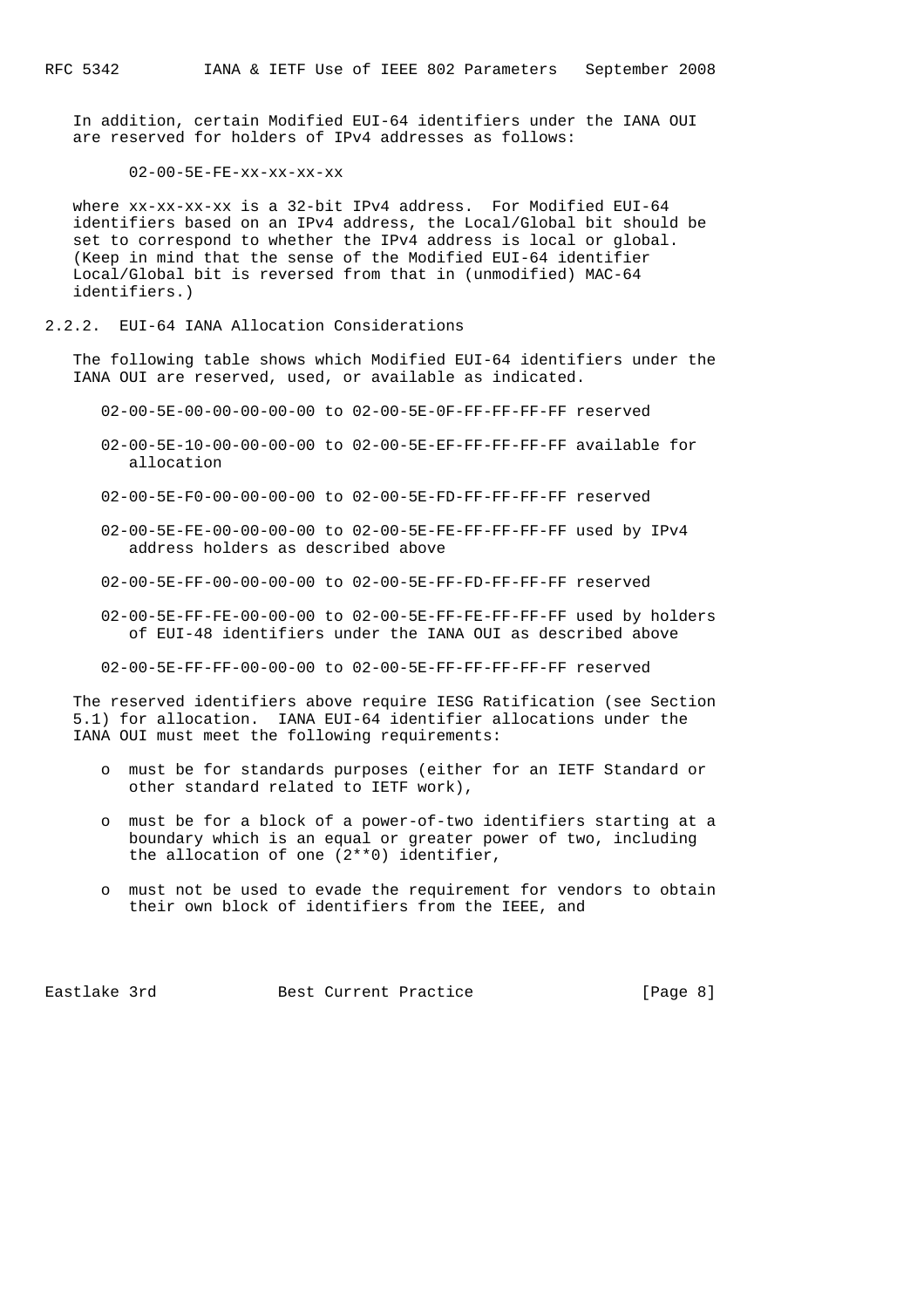o must be documented in an Internet Draft or RFC.

 In addition, approval must be obtained as follows (see the procedure in Section 5.1):

 Small to medium allocations of a block of 1, 2, 4, ..., 134217728, 268435456 (2\*\*0, 2\*\*1, 2\*\*2, ..., 2\*\*27, 2\*\*28) EUI-64 identifiers require Expert Review.

 Allocations of any size, including 536870912 (2\*\*29) or more EUI-64 identifiers, may be made with IESG Ratification (see Section 5.1).

 To simplify record keeping, all allocations of 65536 (2\*\*16) or less EUI-64 identifiers shall have the Group bit unspecified, that is, shall be allocations of parallel equal size blocks of multicast and unicast identifiers, even if one of these two types is not needed for the proposed use.

2.3. Other MAC-48 Identifiers Used by IETF

 There are two other blocks of MAC-48 identifiers that are used by the IETF as described below.

2.3.1. Identifiers Prefixed 33-33

 All MAC-48 multicast identifiers prefixed "33-33" (that is, the 2\*\*32 multicast MAC identifiers in the range from 33-33-00-00-00-00 to 33-33-FF-FF-FF-FF) are used by the IETF for global IPv6 multicast [RFC2464]. In all these identifiers, the Group bit (the bottom bit of the first octet) is on, as is required to work properly with existing hardware as a multicast identifier. They also have the Local bit on and are used for this purpose in IPv6 networks.

 (Historical note: It was the custom during IPv6 design to use "3" for unknown or example values, and 3333 Coyote Hill Road, Palo Alto, California, is the address of PARC (Palo Alto Research Center, formerly "Xerox PARC"). Ethernet was originally specified by Digital Equipment Corporation, Intel Corporation, and Xerox Corporation. The pre IEEE [802.3] Ethernet protocol has sometimes been known as "DIX" Ethernet from the first letters of the names of these companies.)

Eastlake 3rd **Best Current Practice** [Page 9]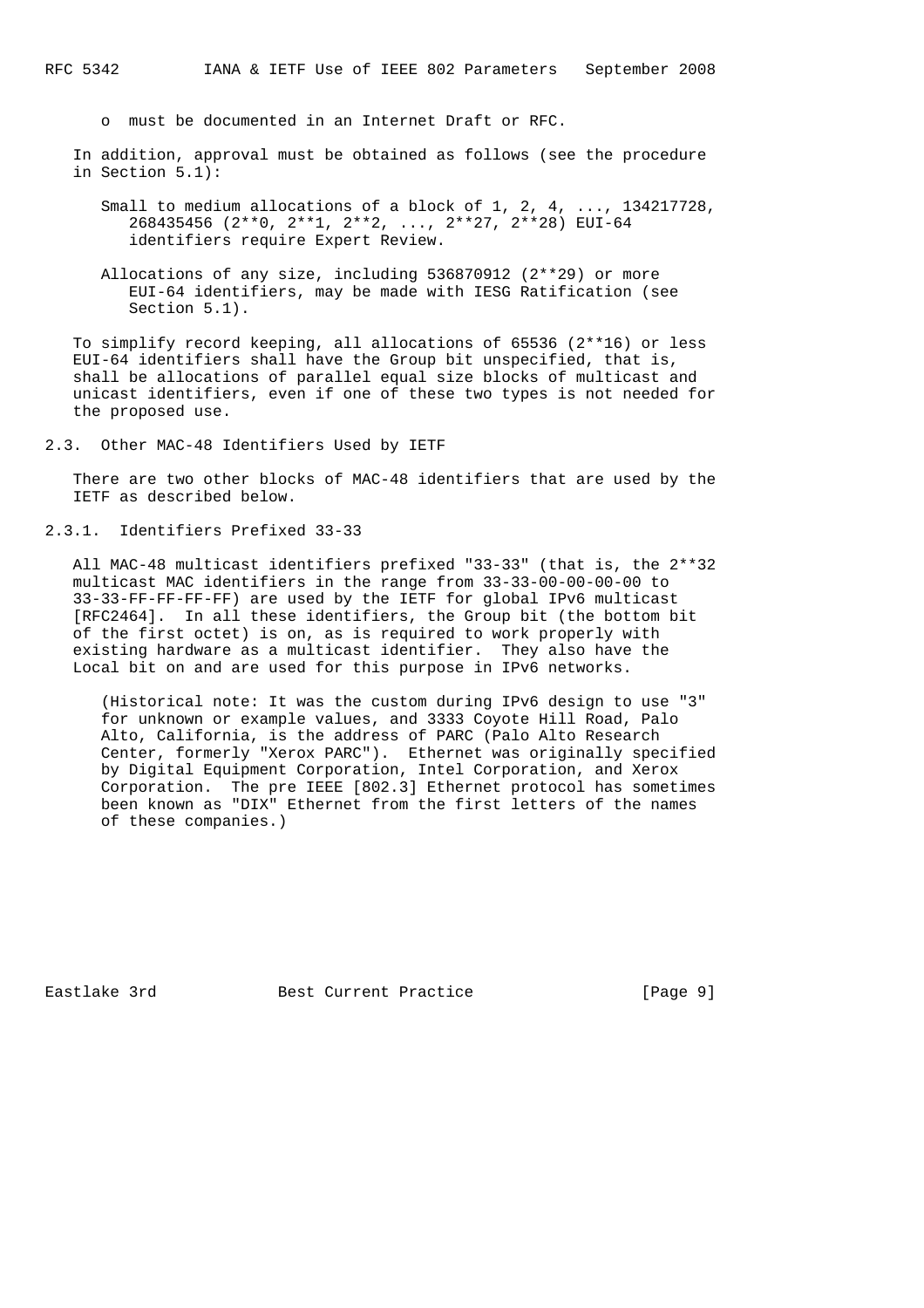## 2.3.2. The 'CF Series'

 The Informational [RFC2153] declared the 3-octet values from CF-00-00 through CF-FF-FF to be OUIs available for allocation by IANA to software vendors for use in PPP [RFC1661] or for other uses where vendors do not otherwise need an IEEE-assigned OUI. It should be noted that, when used as MAC-48 prefixes, these values have the Local and Group bits on, while all IEEE-allocated OUIs have those bits off. The Group bit is meaningless in PPP. To quote [RFC2153]: "The 'CF0000' series was arbitrarily chosen to match the PPP NLPID 'CF', as a matter of mnemonic convenience."

 CF-00-00 is reserved, and IANA lists multicast identifier CF-00-00-00-00-00 as used for Ethernet loopback tests.

 In over a decade of availability, only a handful of values in the 'CF Series' have been allocated. (See http://www.iana.org under both Ethernet Parameters and PPP Parameters.)

### 2.3.2.1. Changes to RFC 2153

 The IANA Considerations in [RFC2153] are updated as follows (no technical changes are made): Use of these identifiers based on IANA allocation is deprecated. IANA is directed not to allocate any further values in the 'CF Series'.

3. Ethernet Protocol Parameters

 Ethernet protocol parameters provide a means of indicating the contents of a frame -- for example, that its contents are IPv4 or IPv6.

 The concept has been extended to labeling by "tags". A tag in this sense is a prefix whose type is identified by an Ethertype that is then followed by either another tag, an Ethertype, or an LSAP protocol indicator for the "main" body of the frame, as described below. Traditionally in the [802\_O&A] world, tags are fixed length and do not include any encoding of their own length. Thus, anything that is processing a frame cannot, in general, safely process anything in the frame past an Ethertype it does not understand. An example is the C-tag (formerly the Q-tag) [802.1Q]. It provides customer VLAN and priority information for a frame.

 There are two types of protocol identifier parameters that can occur in Ethernet frames after the initial MAC-48 destination and source identifiers:

Eastlake 3rd **Best Current Practice** [Page 10]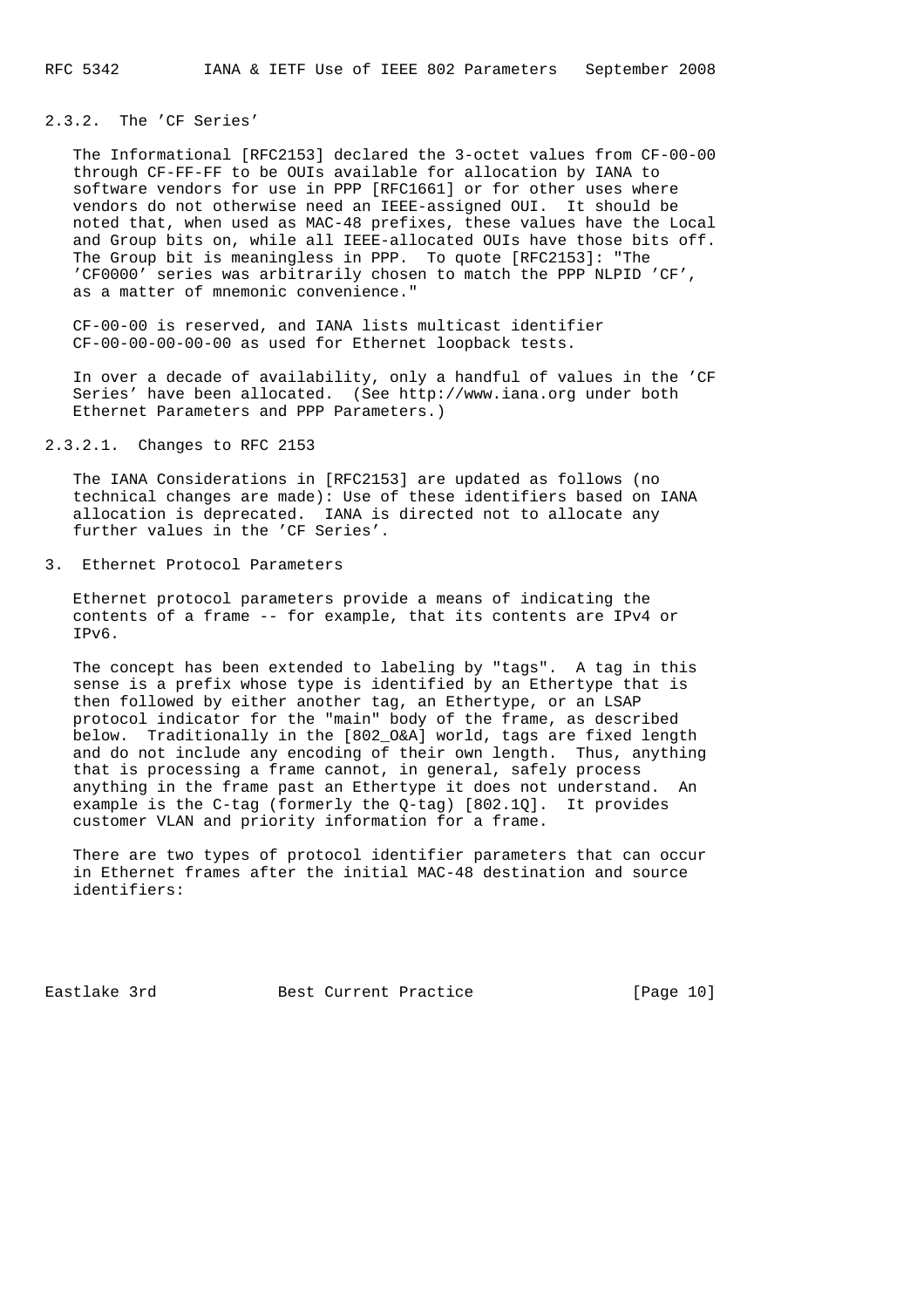- Ethertypes: These are 16-bit identifiers appearing as the initial two octets after the MAC destination and source (or after a tag) which, when considered as an unsigned integer, are equal to or larger than 0x0600.
- LSAPs: These are 8-bit protocol identifiers that occur in pairs immediately after an initial 16-bit (two octet) remaining frame length, which is in turn after the MAC destination and source (or after a tag). Such a length must, when considered as an unsigned integer, be less than 0x5DC or it could be mistaken as an Ethertype. LSAPs (Link-Layer Subnet Access Points) occur in pairs where one is intended to indicate the source protocol handler and one the destination protocol handler; however, use cases where the two are different have been relatively rare.

 Neither Ethertypes nor LSAPs are allocated by IANA; instead, they are allocated by the IEEE Registration Authority (see Section 1.2 above and the Ethertype Annex below). However, both LSAPs and Ethertypes have extension mechanisms so that they can be used with five-octet Ethernet protocol identifiers under an OUI, including those allocated by IANA under the IANA OUI.

 When using the IEEE 802 LLC format (SNAP) [802\_O&A] for a frame, an OUI-based protocol identifier can be expressed as follows:

xx-xx-AA-AA-03-yy-yy-yy-zz-zz

 where xx-xx is the frame length and, as above, must be small enough not to be confused with an Ethertype; "AA" is the LSAP that indicates this use and is sometimes referred to as the SNAP SAP; "03" is the LLC control octet indicating datagram service; yy-yy-yy is an OUI; and zz-zz is a protocol number, under that OUI, allocated by the OUI owner. The odd five-octet length for such OUI-based protocol identifiers was chosen so that, with the LLC control octet ("03"), the result is 16-bit aligned.

When using an Ethertype to indicate the main type for a frame body, the special "OUI Extended Ethertype" 88-B7 is available. Using this Ethertype, a frame body can begin with

88-B7-yy-yy-yy-zz-zz

where yy-yy-yy and zz-zz have the same meaning as in the SNAP format described above.

 It is also possible, within the SNAP format, to use an arbitrary Ethertype. Putting the Ethertype as the zz-zz field after an all zeros OUI (00-00-00) does this. It looks like

Eastlake 3rd **Best Current Practice** [Page 11]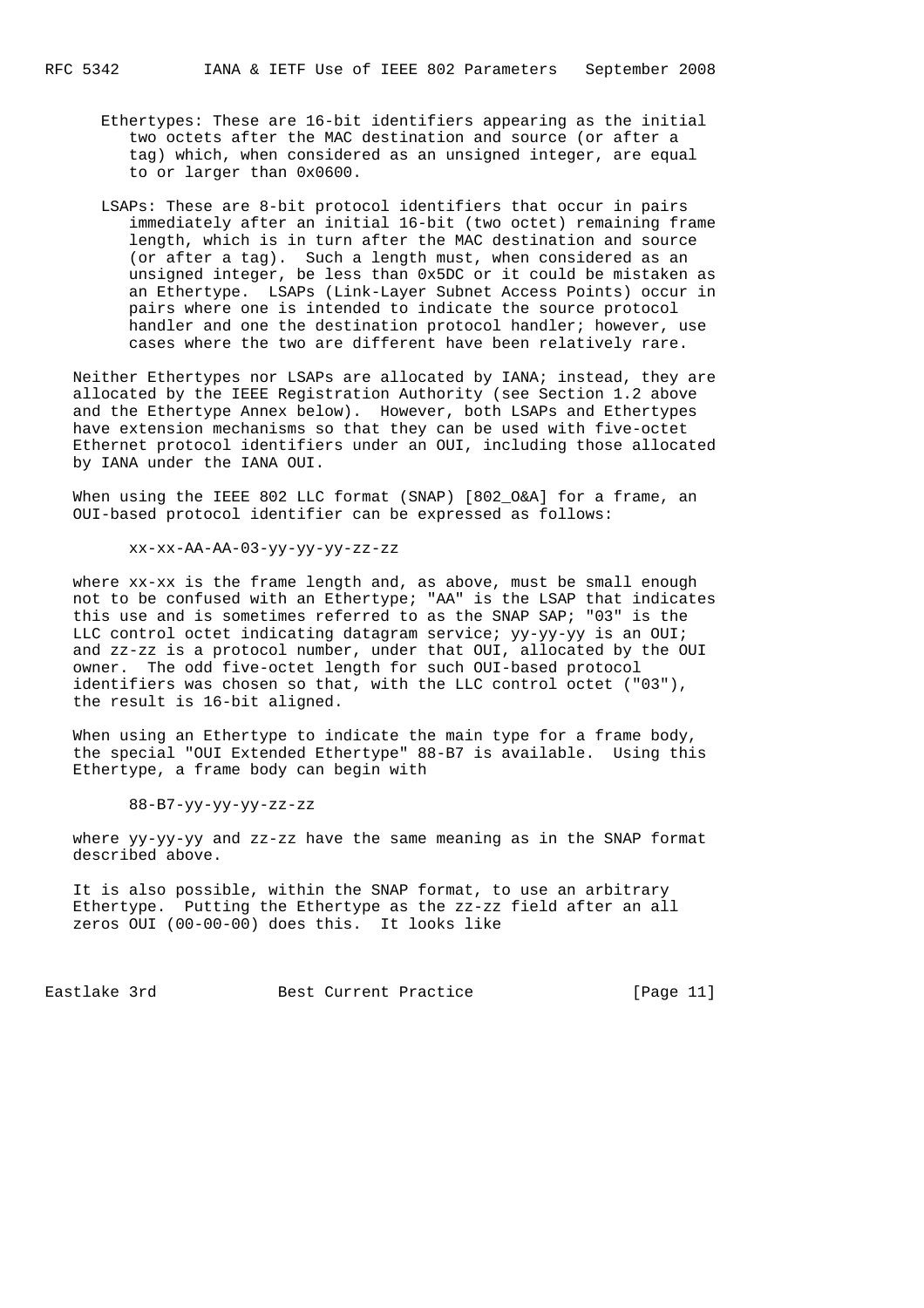xx-xx-AA-AA-03-00-00-00-zz-zz

where zz-zz is the Ethertype.

 (Note that, at this point, the 802 protocol syntax facilities are sufficiently powerful that they could be chained indefinitely. Whether support for such chaining is generally required is not clear, but [802\_O&A] requires support for

xx-xx-AA-AA-03-00-00-00-88-B7-yy-yy-yy-zz-zz

 even though this could be more efficiently expressed by simply pinching out the "00-00-00-88-B7" in the middle.)

 As well as labeling frame contents, 802 Protocol types appear within NBMA (Non-Broadcast Multi-Access) Next Hop Resolution Protocol [RFC2332] messages. Such messages have provisions for both two octet Ethertypes and OUI based protocol types.

3.1. Ethernet Protocol Allocation under the IANA OUI

Two-octet protocol numbers under the IANA OUI are available, as in

xx-xx-AA-AA-03-00-00-5E-zz-zz.

 A number of such allocations have been made out of the 2\*\*16 protocol numbers available from 00-00-5E-00-00 to 00-00-5E-FF-FF (see [IANA]). The extreme values of this range, 00-00-5E-00-00 and 00-00-5E-FF-FF, are reserved and require IESG Ratification for allocation (see Section 5.1). New allocations of SNAP SAP protocol (zz-zz) numbers under the IANA OUI must meet the following requirements:

- o the allocation must be for standards use (either for an IETF Standard or other standard related to IETF work),
- o it must be documented in an Internet-Draft or RFC, and
- o such protocol numbers are not to be allocated for any protocol that has an Ethertype (because that can be expressed by putting an all zeros "OUI" before the Ethertype as described above).

 In addition, the Expert Review (or IESG Ratification for the two reserved values) must be obtained using the procedure specified in Section 5.1.

Eastlake 3rd **Best Current Practice** [Page 12]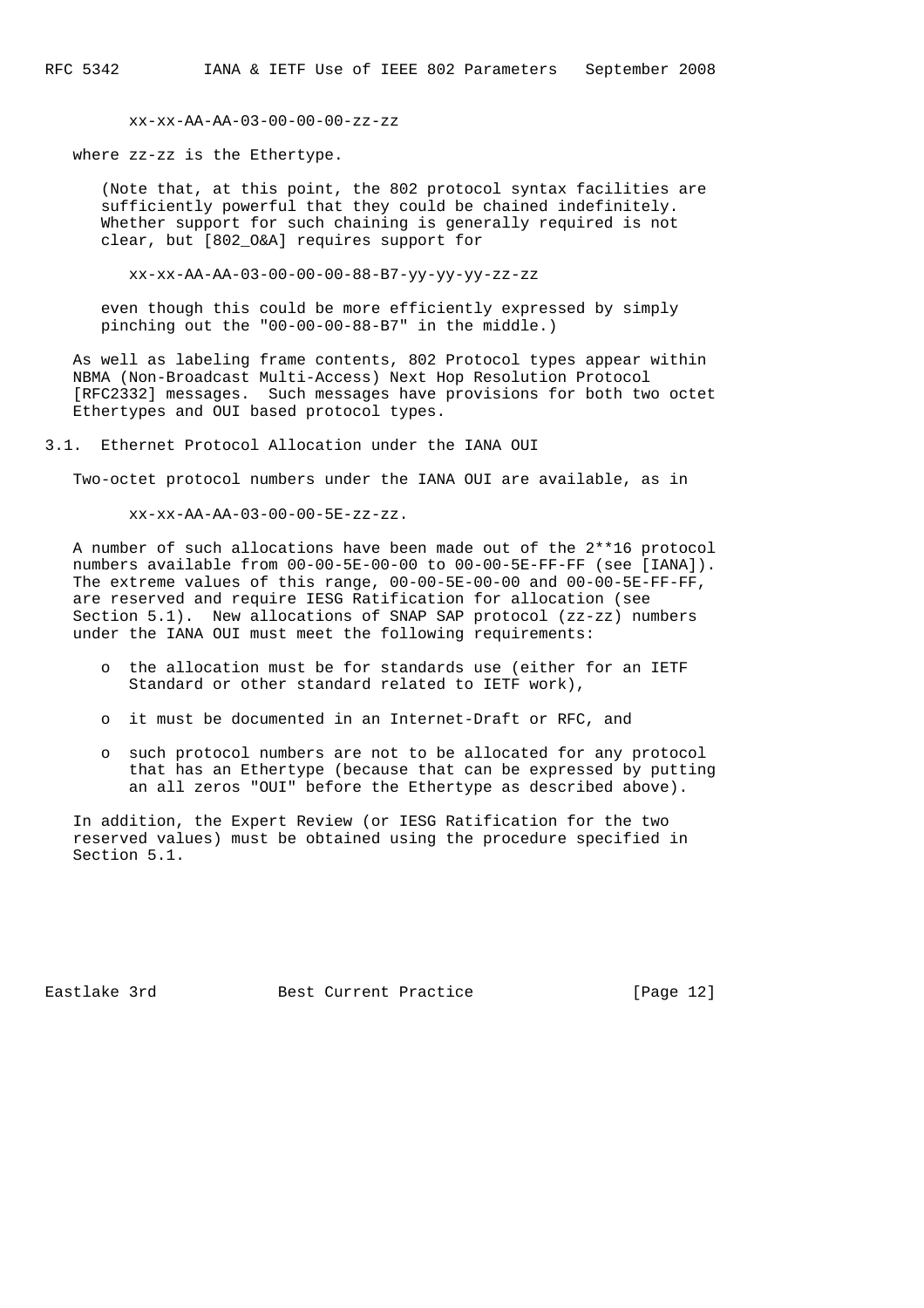#### 4. Other OUI-Based Parameters

 Some IEEE 802 and other protocols provide for parameters based on an OUI beyond those discussed above. Such parameters most commonly consist of an OUI plus one octet of additional value. They are usually called "vendor specific" parameters, although "organization specific" might be more accurate. They would look like

yy-yy-yy-zz

 where yy-yy-yy is the OUI and zz is the additional specifier. An example is the Cipher Suite Selector in IEEE 802.11 ([802.11], page 125).

 Values may be allocated under the IANA OUI for such other OUI-based parameter usage by Expert Review except that, for each use, the additional specifier values consisting of all zero bits and all one bits (0x00 and 0xFF for a one-octet specifier) are reserved and require IESG Ratification (see Section 5.1) for allocation. The allocations must be for standards use (either for an IETF Standard or other standard related to IETF work) and be documented in an Internet-Draft or RFC. The first time a value is allocated for a particular parameter of this type, an IANA registry will be created to contain that allocation and any subsequent allocations of values for that parameter under the IANA OUI. The Expert will specify the name of the registry.

 (If a different policy from that above is required for such a parameter, a BCP or Standards Track RFC must be adopted updating this BCP and specifying the new policy and parameter.)

#### 5. IANA Considerations

 The entirety of this document concerns IANA Considerations for the allocation of Ethernet parameters in connection with the IANA OUI and related matters.

Specifically:

Section 1.2.1 provides information on the IANA-assigned OUI.

Section 2.1.1 lists current EUI-48 assignments under this OUI.

 Section 2.1.2 specifies IANA considerations for EUI-48 assignments.

 Section 2.2.2 specifies IANA considerations for EUI-64 assignments.

Eastlake 3rd Best Current Practice [Page 13]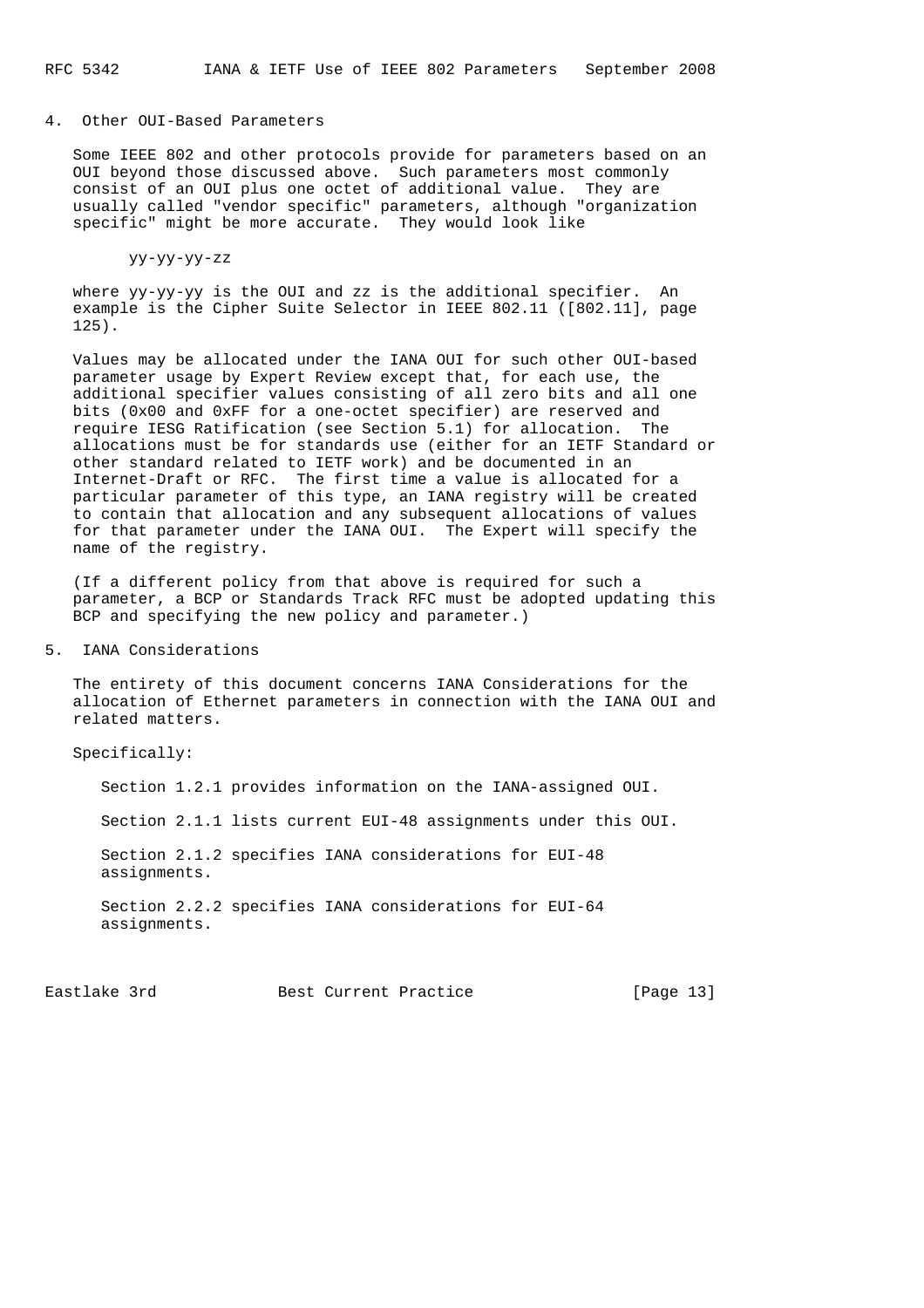Section 3.1 provides a pointer to current protocol identifier assignments under the IANA OUI, and specifies IANA considerations for protocol identifier assignments.

 Section 4 briefly provides IANA considerations relating to OUI based miscellaneous allocations.

#### 5.1. Expert Review and IESG Ratification

 This section specifies the procedure for Expert Review and IESG Ratification of MAC, protocol, and other IANA OUI-based identifiers. The Expert(s) referred to in this document shall consist of one or more persons appointed by and serving at the pleasure of the IESG. The procedure described for Expert Review allocations in this document is fully consistent with the IANA Expert Review policy described in Section 4.1 of [RFC5226].

 While finite, the universe of code points from which Expert judged allocations will be made is felt to be large enough that the requirements given in this document and the Experts' good judgment are sufficient guidance. The idea is for the Expert to provide a light sanity check for small allocations of EUI identifiers with increased scrutiny by the Expert for medium-sized allocations of EUI identifiers, and allocations of protocol identifiers and other IANA OUI based parameters. However, it can make sense to allocate very large portions of the MAC identifier code point space. (Note that existing allocations include one for 1/2 of the entire multicast code point space and one for 1/16 of the multicast code point space.) In those cases, and in cases of the allocation of "reserved" values, IESG Ratification of an Expert Review approval recommendation is required as described below. The procedure is as follows:

- The applicant always completes the appropriate Template from the Template Annex below and sends it to IANA <iana@iana.org>.
- IANA always sends the Template to an appointed Expert. If the Expert recuses themselves or is non-responsive, IANA may choose an alternative appointed Expert or, if none are available, will contact the IESG.
- If the allocation is based on Expert Review:
	- If IANA receives a disapproval from an Expert selected to review an application Template, the application will be denied.
	- If IANA receives approval and code points are available, IANA will make the requested allocation.

Eastlake 3rd Best Current Practice [Page 14]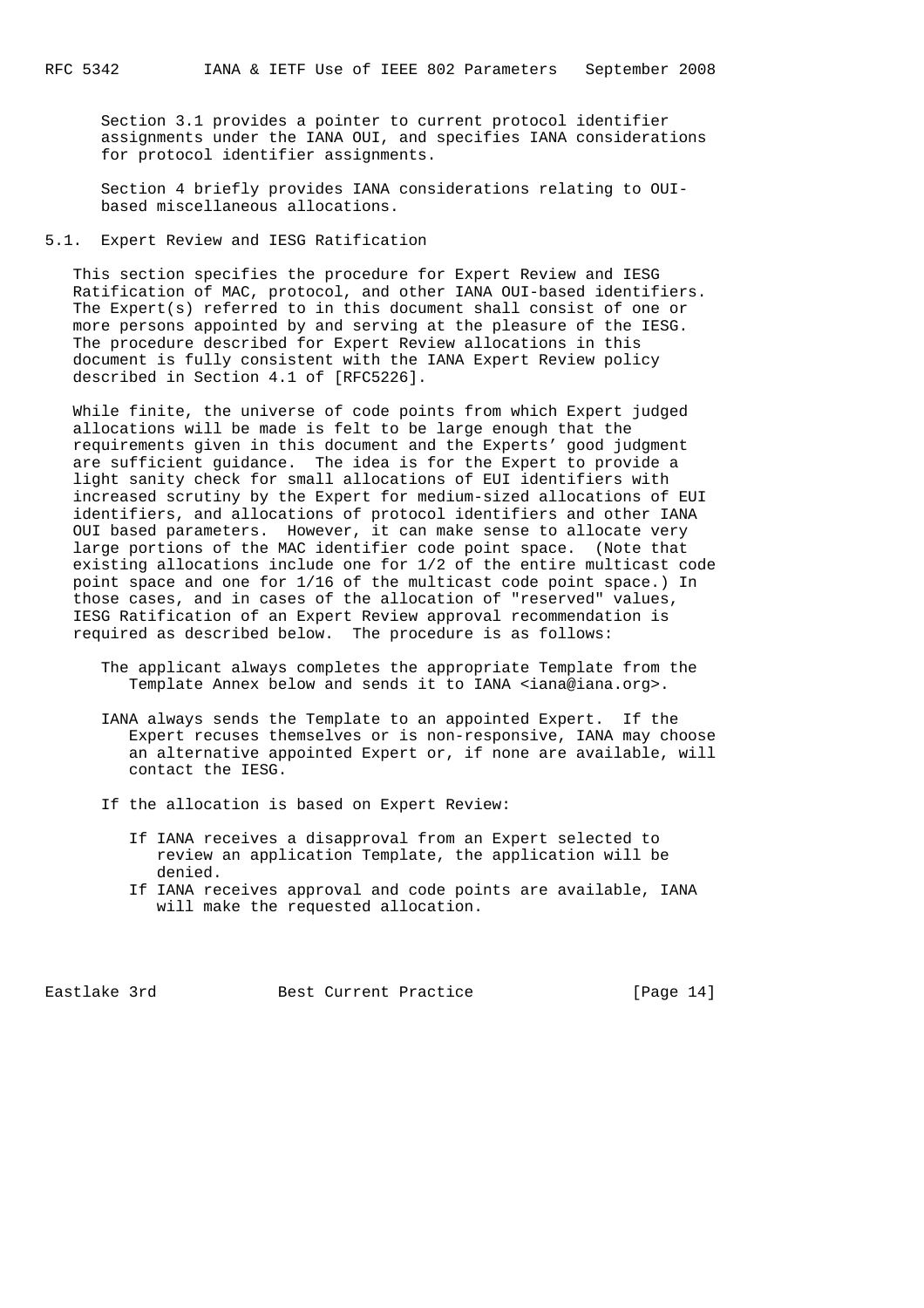If the allocation is based on IESG Ratification, the procedure starts with the first two steps above for Expert Review. If the Expert disapproves the application, they simply inform IANA; however, if the Expert believes the application should be approved, or is uncertain and believes that the circumstances warrant the attention of the IESG, the Expert will inform IANA about their advice and IANA will forward the application, together with the reasons for approval or uncertainty, to the IESG. The IESG must decide whether the allocation will be granted. This can be accomplished by a management item in an IESG telechat as done for other types of requests. If the IESG decides not to ratify a favorable opinion by the Expert or decides against an application where the Expert is uncertain, the application is denied, otherwise it is granted. The IESG will communicate its decision to the Expert and to IANA.

5.2. Informational IANA Web Page Material

 IANA also maintains an informational listing on its web site concerning Ethertypes, OUIs, and multicast addresses allocated under OUIs other than the IANA OUI. IANA shall update that list when changes are provided by the Expert.

5.3. OUI Exhaustion

When the available space for either multicast or unicast EUI-48 identifiers under OUI 00-00-5E have been 90% or more exhausted, IANA should request an additional OUI from the IEEE Registration Authority (see Section 1.2) for further IANA allocation use.

6. Security Considerations

 This document is concerned with allocation of parameters under the IANA OUI and closely related matters. It is not directly concerned with security.

- 7. Normative References
	- [802\_O&A] "IEEE Standard for Local and Metropolitan Area Networks: Overview and Architecture", IEEE 802-2001, 8 March 2002.

 "IEEE Standard for Local and Metropolitan Area Networks: Overview and Architecture / Amendment 1: Ethertypes for Prototype and Vendor-Specific Protocol Development", IEEE 802a-2003, 18 September 2003.

Eastlake 3rd Best Current Practice [Page 15]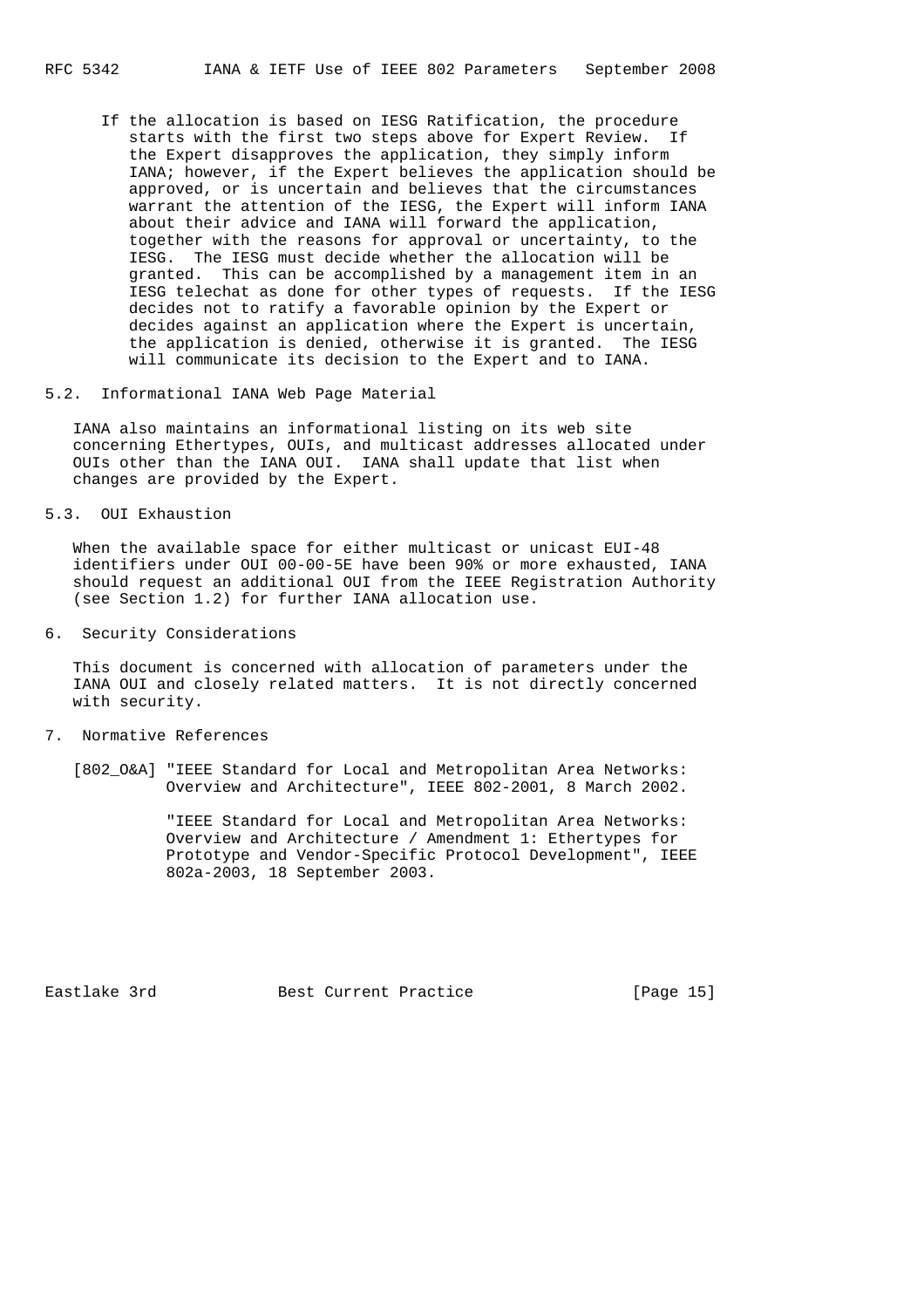## 8. Informative References

- [802.1Q] "IEEE Standard for Local and metropolitan area networks / Virtual Bridged Local Area Networks", IEEE 802.1Q-2005, 19 May 2006.
- [802.3] "IEEE Standard for Information technology / Telecommunications and information exchange between systems / Local and metropolitan area networks / Specific requirements / Part 3: Carrier sense multiple access with collision detection (CSMA/CD) access method and physical layer specifications", IEEE 802.3-2005, 9 December 2005.
- [802.11] "IEEE Standard for Information technology / Telecommunications and information exchange between systems / Local and metropolitan area networks / Specific requirements / Part 11: Wireless LAN Medium Access Control (MAC) and Physical Layer (PHY) Specifications", IEEE 802.11-2007, 11 June 2007.
- [EUI-64] IEEE, "Guidelines for 64-bit Global Identifier (EUI-64) Registration Authority", <http://standards.ieee.org/ regauth/oui/tutorials/EUI64.html>, March 1997.
- [IANA] Internet Assigned Numbers Authority, Ethernet Types, <http://www.iana.org>.
- [IEEE] Institute of Electrical and Electronics Engineers, <http://www.ieee.org>.
- [IEEE802] IEEE 802 LAN/MAN (Local Area Network / Metropolitan Area Network) Standards Committee, <http://www.ieee802.org>.
- [RFC1112] Deering, S., "Host Extensions for IP Multicasting", STD 5, RFC 1112, Stanford University, August 1989.
- [RFC1661] Simpson, W., "The Point-to-Point Protocol (PPP)", STD 51, RFC 1661, July 1994.
- [RFC2153] Simpson, W., "PPP Vendor Extensions", RFC 2153, May 1997.
- [RFC2332] Luciani, J., Katz, D., Piscitello, D., Cole, B., and N. Doraswamy, "NBMA Next Hop Resolution Protocol (NHRP)", RFC 2332, April 1998.
- [RFC2464] Crawford, M., "Transmission of IPv6 Packets over Ethernet Networks", RFC 2464, December 1998.

Eastlake 3rd **Best Current Practice** [Page 16]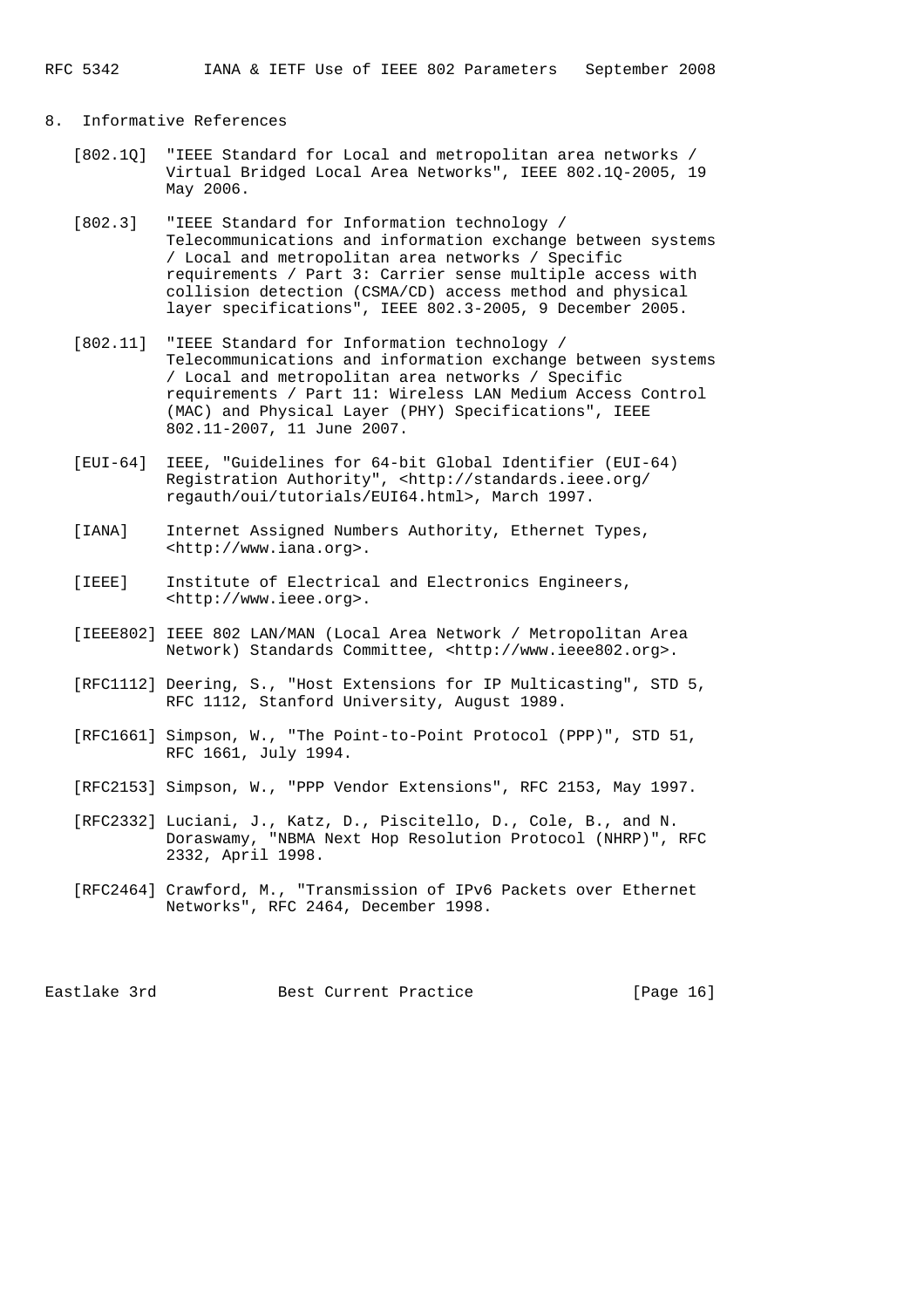- [RFC3768] Hinden, R., "Virtual Router Redundancy Protocol (VRRP)", RFC 3768, April 2004.
- [RFC4291] Hinden, R. and S. Deering, "IP Version 6 Addressing Architecture", RFC 4291, February 2006.
- [RFC5214] Templin, F., Gleeson, T., and D. Thaler, "Intra-Site Automatic Tunnel Addressing Protocol (ISATAP)", RFC 5214, March 2008.
- [RFC5226] Narten, T. and H. Alvestrand, "Guidelines for Writing an IANA Considerations Section in RFCs", BCP 26, RFC 5226, May 2008.
- [RFC5332] Eckert, T., Rosen, E., Ed., Aggarwal, R., and Y. Rekhter, "MPLS Multicast Encapsulations", RFC 5332, August 2008.

Eastlake 3rd **Best Current Practice** [Page 17]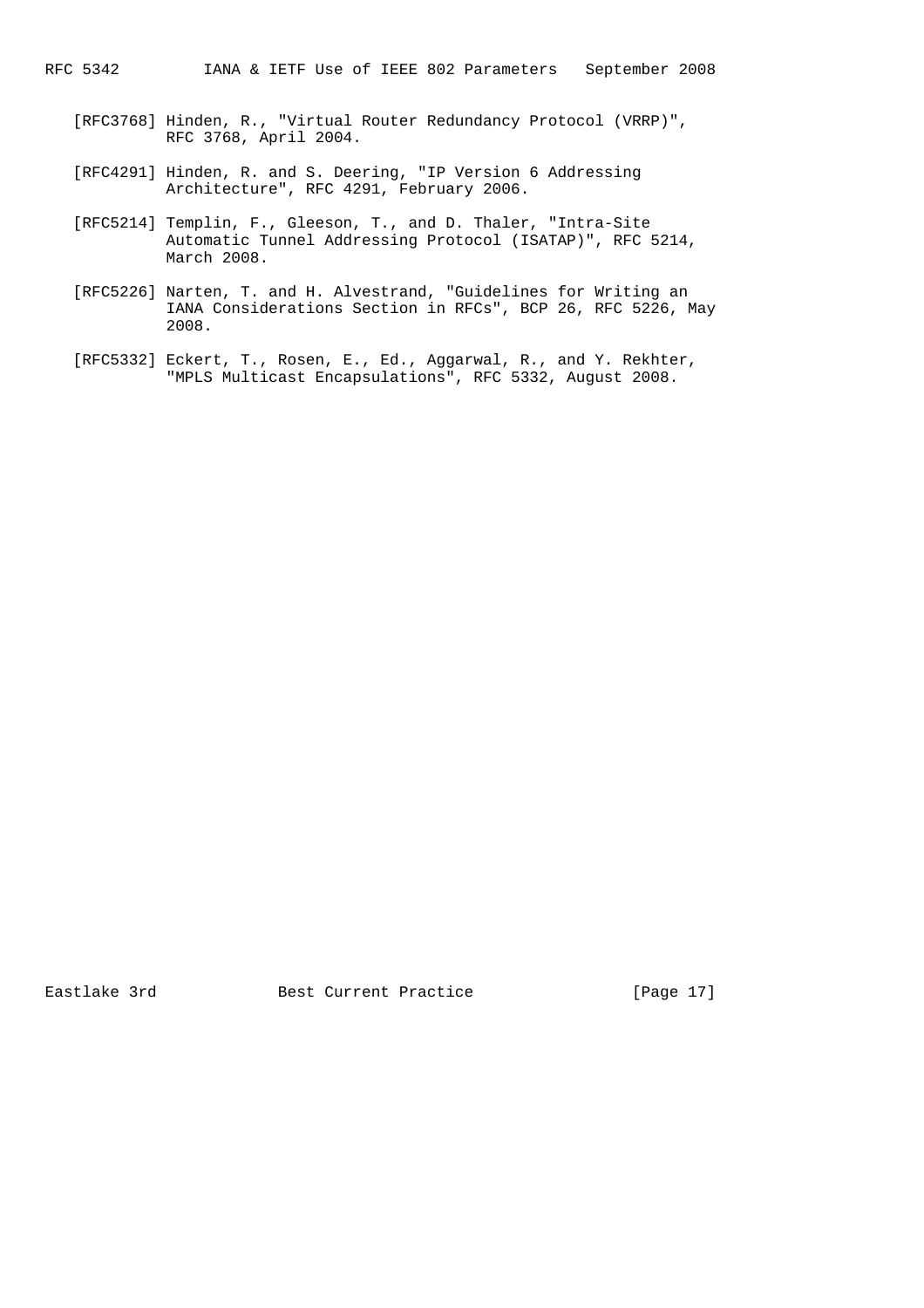Appendix A. Templates

 This annex provides the specific templates for IANA allocations of parameters. Explanatory words in parenthesis in the templates below may be deleted in a completed template as submitted to IANA.

A.1. EUI-48/EUI-64 Identifier or Identifier Block Template

Applicant Name:

Applicant Email:

Applicant Telephone: (starting with country code)

Use Name: (brief name of Parameter use such as "Foo Protocol")

 Document: (ID or RFC specifying use to which the identifier or block of identifiers will be put.)

 Specify whether this is an application for EUI-48 or EUI-64 identifiers:

 Size of Block requested: (must be a power-of-two-sized block, can be a block of size one (2\*\*0))

Specify multicast, unicast, or both:

A.2. 5-Octet Ethernet Protocol Identifier Template

Applicant Name:

Applicant Email:

Applicant Telephone: (starting with country code)

Use Name: (brief name of use of code point such as "Foo Protocol")

 Document: (ID or RFC specifying use to which the protocol identifier will be put.)

Eastlake 3rd Best Current Practice [Page 18]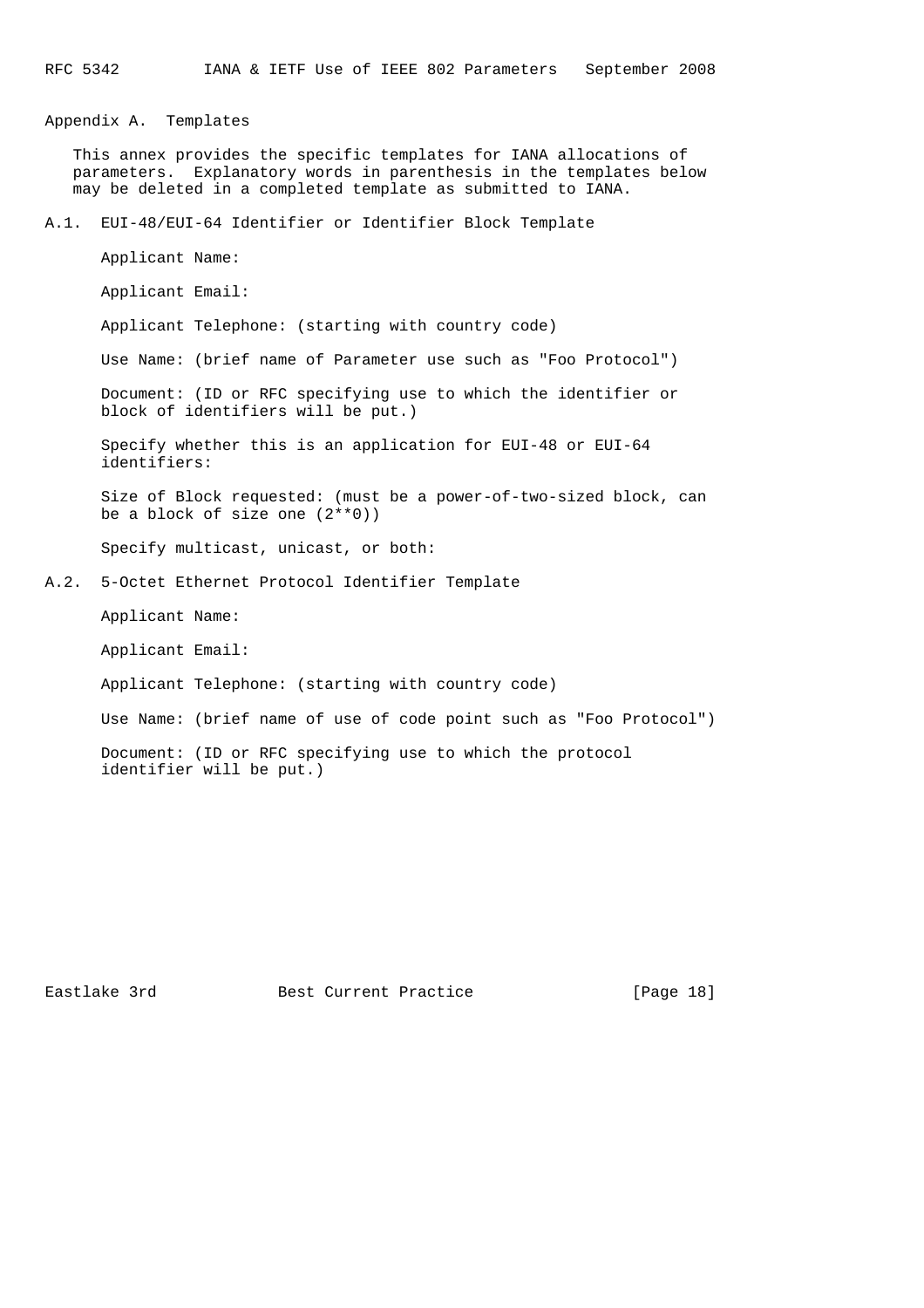A.3. Other IANA OUI-Based Parameter Template

Applicant Name:

Applicant Email:

Applicant Telephone: (starting with country code)

 Protocol where the OUI Based Parameter for which a value is being requested appears: (such as: Cipher Suite selection in IEEE 802.11)

 Use Name: (brief name of use of code point to be allocated, such as "Foo Cipher Suite")

 Document: (ID or RFC specifying use to which the other IANA OUI based parameter value will be put.)

Appendix B. Ethertypes

 This annex lists some Ethertypes specified for IETF Protocols or by IEEE 802 as known at the time of publication. A more up-to-date list may be available on the IANA web site, currently at [IANA]. The IEEE Registration Authority page of Ethertypes, http://standards.ieee.org/regauth/ethertype/eth.txt, may also be useful. See Section 3 above.

B.1. Some Ethertypes Specified by the IETF

 0x0800 Internet Protocol Version 4 (IPv4) 0x0806 Address Resolution Protocol (ARP) 0x0808 Frame Relay ARP 0x880B Point-to-Point Tunneling Protocol (PPTP) 0x880C General Switch Management Protocol (GSMP) 0x8035 Reverse Address Resolution Protocol (RARP) 0x86DD Internet Protocol Version 6 (IPv6) 0x8847 MPLS 0x8848 MPLS with upstream-assigned label 0x8861 Multicast Channel Allocation Protocol (MCAP) 0x8863 PPP over Ethernet (PPPoE) Discovery Stage 0x8864 PPP over Ethernet (PPPoE) Session Stage

Eastlake 3rd Best Current Practice [Page 19]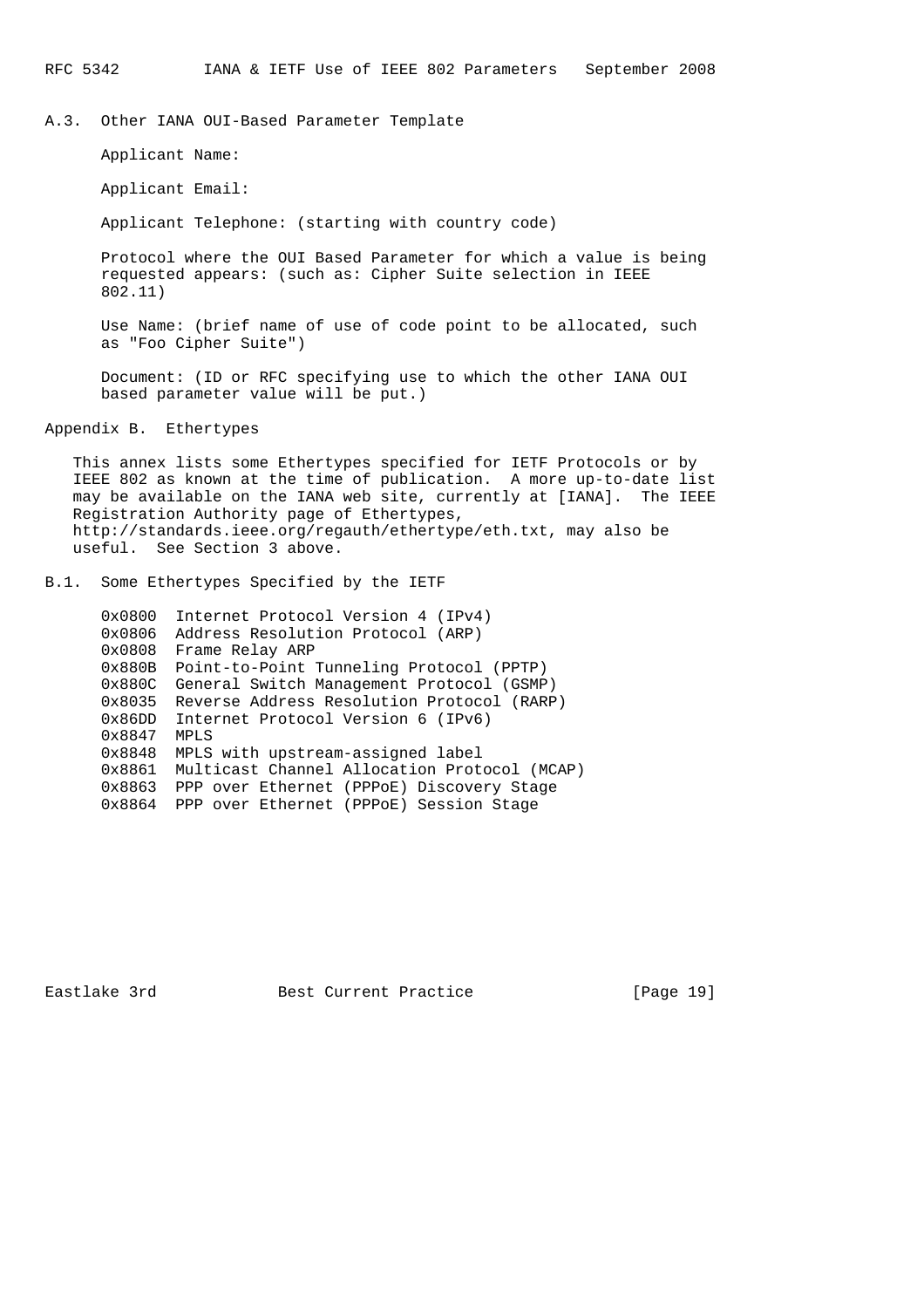B.2. Some IEEE 802 Ethertypes 0x8100 IEEE Std 802.1Q - Customer VLAN Tag Type (C-Tag, formerly called the Q-Tag) 0x8808 IEEE Std 802.3 - Ethernet Passive Optical Network (EPON) 0x888E IEEE Std 802.1X - Port-based network access control 0x88A8 IEEE Std 802.1Q - Service VLAN tag identifier (S-Tag) 0x88B5 IEEE Std 802 - Local Experimental Ethertype 0x88B6 IEEE Std 802 - Local Experimental Ethertype 0x88B7 IEEE Std 802 - OUI Extended Ethertype 0x88C7 IEEE Std 802.11i - Pre-Authentication 0x88CC IEEE Std 802.1AB - Link Layer Discovery Protocol (LLDP) 0x88E5 IEEE Std 802.1AE - Media Access Control Security 0x88F5 IEEE Std 802.1ak - Multiple VLAN Registration Protocol (MVRP) 0x88F6 IEEE Std 802.1Q - Multiple Multicast Registration Protocol (MMRP)  $0x890D$  IEEE  $802.11r$  - Fast Roaming Remote Request

Author's Address

 Donald E. Eastlake 3rd 155 Beaver Street Milford, MA 01757 USA

 Phone: +1-508-634-2066 EMail: d3e3e3@gmail.com

Eastlake 3rd **Best Current Practice** [Page 20]